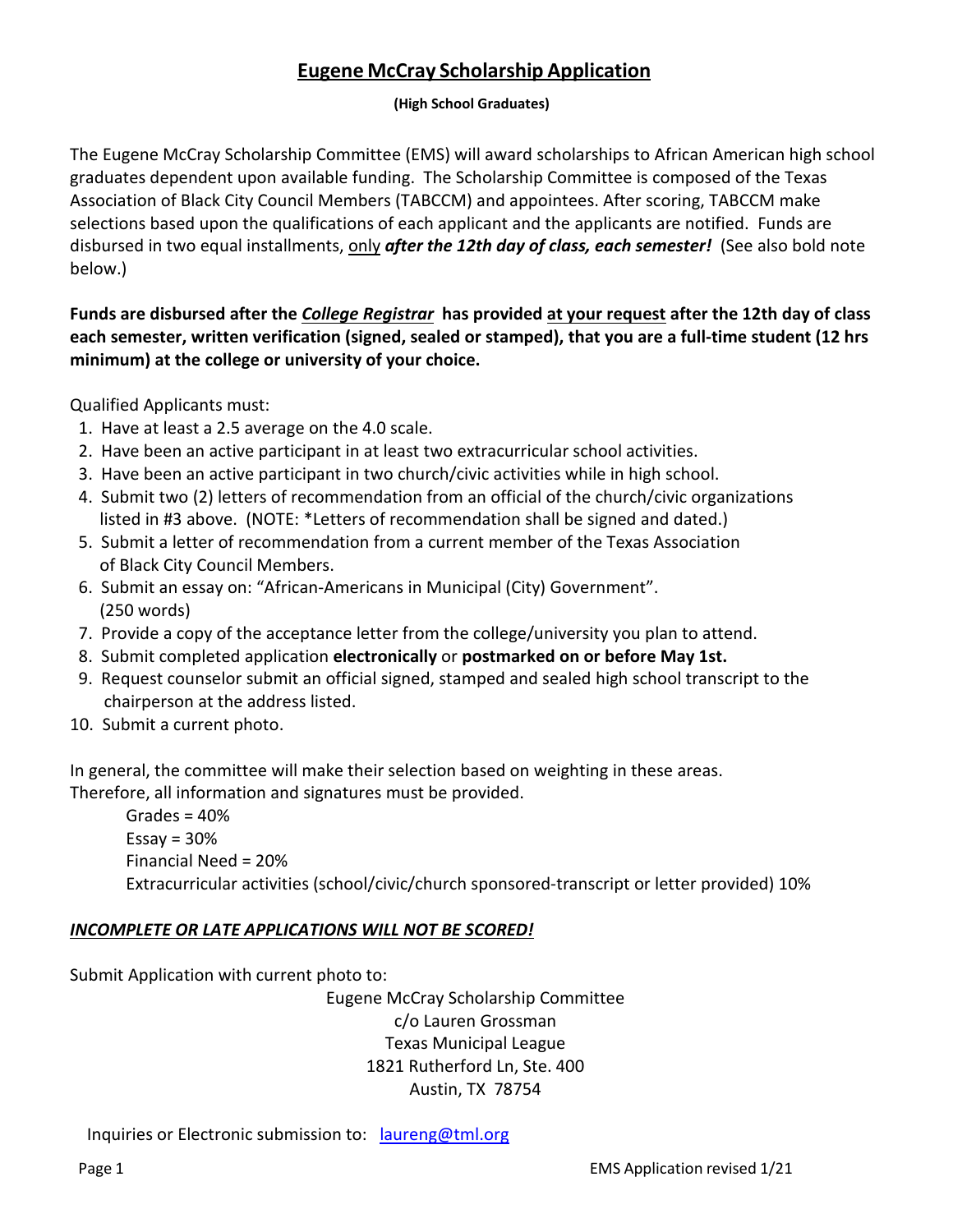## **Eugene McCray Scholarship Application**

**(Please Print)**

| <b>Student Name</b>                                                                      |                                                                           |     |                            |
|------------------------------------------------------------------------------------------|---------------------------------------------------------------------------|-----|----------------------------|
| High School                                                                              |                                                                           |     |                            |
| <b>Home Address</b><br>City, State, Zip,<br>Email                                        |                                                                           |     |                            |
| <b>Phone Number</b>                                                                      |                                                                           |     |                            |
| <b>College Choices</b>                                                                   | (2)<br>(1)                                                                |     |                            |
| College Major/Minor                                                                      | (1)                                                                       | (2) |                            |
| Degree Objective                                                                         |                                                                           |     |                            |
| What are plans for<br>the future?                                                        |                                                                           |     |                            |
| Father's Employer                                                                        |                                                                           |     | Job Classification/Title   |
| Mother's Employer                                                                        |                                                                           |     | Job Classification/Title   |
|                                                                                          | Family members in Household __________<br>Family members in College _____ |     | Parent's Cumulative Income |
| Applicant's Work<br><b>Experience (Please</b><br>include Length of<br>Time and Position) | 1)<br>2)<br>3)                                                            |     |                            |
| Special condition or<br>circumstances<br>which indicate<br>financial need.               |                                                                           |     |                            |